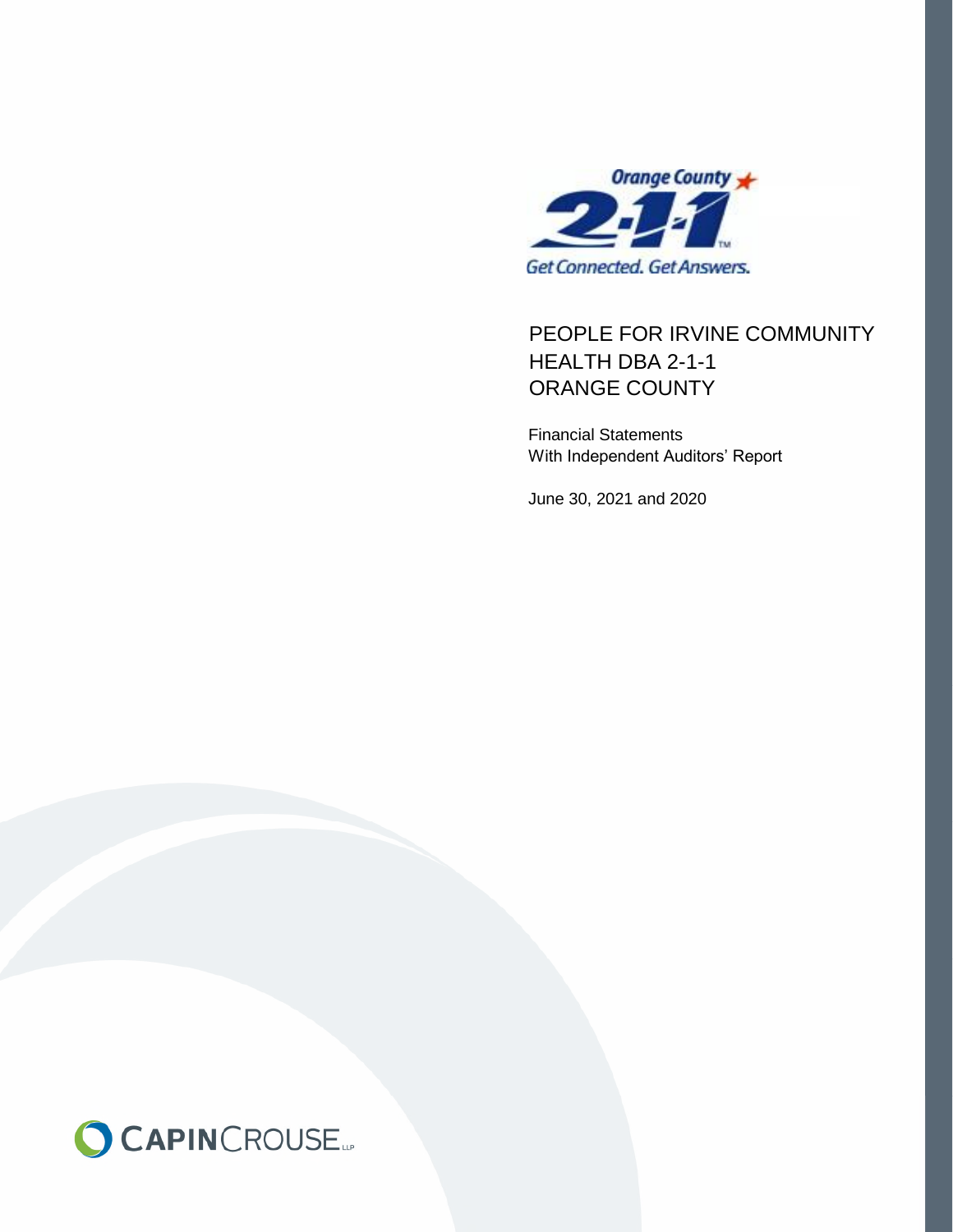## **Table of Contents**

|                                          | Page |
|------------------------------------------|------|
| <b>Independent Auditors' Report</b>      |      |
| <b>Financial Statements</b>              |      |
| <b>Statements of Financial Position</b>  |      |
| <b>Statements of Activities</b>          | 4    |
| <b>Statements of Functional Expenses</b> |      |
| <b>Statements of Cash Flows</b>          | 6    |
| <b>Notes to Financial Statements</b>     |      |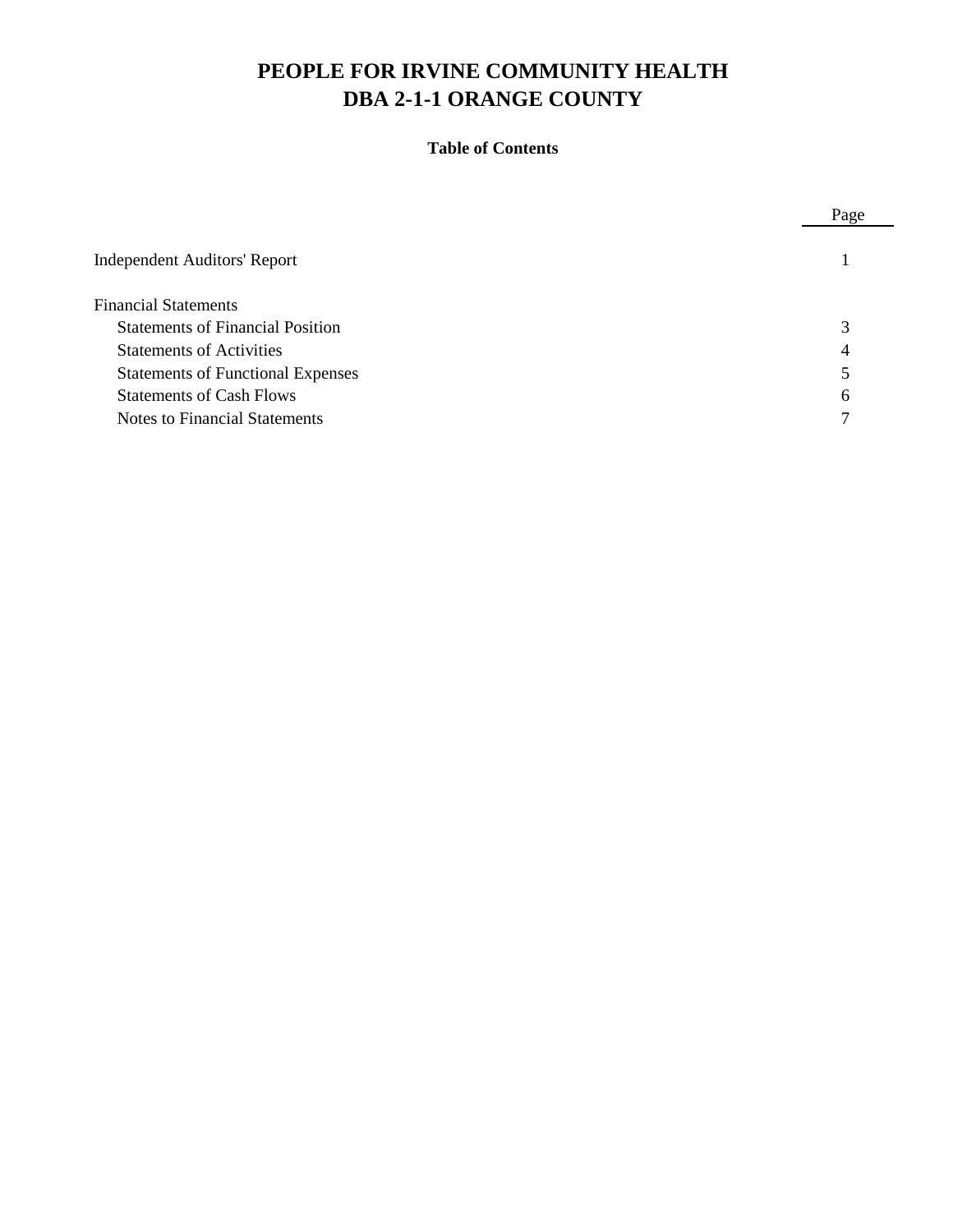

#### **INDEPENDENT AUDITORS' REPORT**

Board of Directors People for Irvine Community Health dba 2-1-1 Orange County Santa Ana, California

We have audited the accompanying financial statements of People for Irvine Community Health, dba 2-1-1 Orange County, which comprise the statements of financial position as of June 30, 2021 and 2020, and the related statements of activities, functional expenses, and cash flows for the years then ended, and the related notes to the financial statements.

#### *Management's Responsibility for the Financial Statements*

Management is responsible for the preparation and fair presentation of these financial statements in accordance with accounting principles generally accepted in the United States of America; this includes the design, implementation, and maintenance of internal control relevant to the preparation and fair presentation of financial statements that are free from material misstatement, whether due to fraud or error.

#### *Auditors' Responsibility*

Our responsibility is to express an opinion on these financial statements based on our audits. We conducted our audits in accordance with auditing standards generally accepted in the United States of America. Those standards require that we plan and perform the audit to obtain reasonable assurance about whether the financial statements are free from material misstatement.

An audit involves performing procedures to obtain audit evidence about the amounts and disclosures in the financial statements. The procedures selected depend on the auditor's judgment, including the assessment of the risks of material misstatement of the financial statements, whether due to fraud or error. In making those risk assessments, the auditor considers internal control relevant to the entity's preparation and fair presentation of the financial statements in order to design audit procedures that are appropriate in the circumstances, but not for the purpose of expressing an opinion on the effectiveness of the entity's internal control. Accordingly, we express no such opinion. An audit also includes evaluating the appropriateness of accounting policies used and the reasonableness of significant accounting estimates made by management, as well as evaluating the overall presentation of the financial statements.

We believe that the audit evidence we have obtained is sufficient and appropriate to provide a basis for our audit opinion.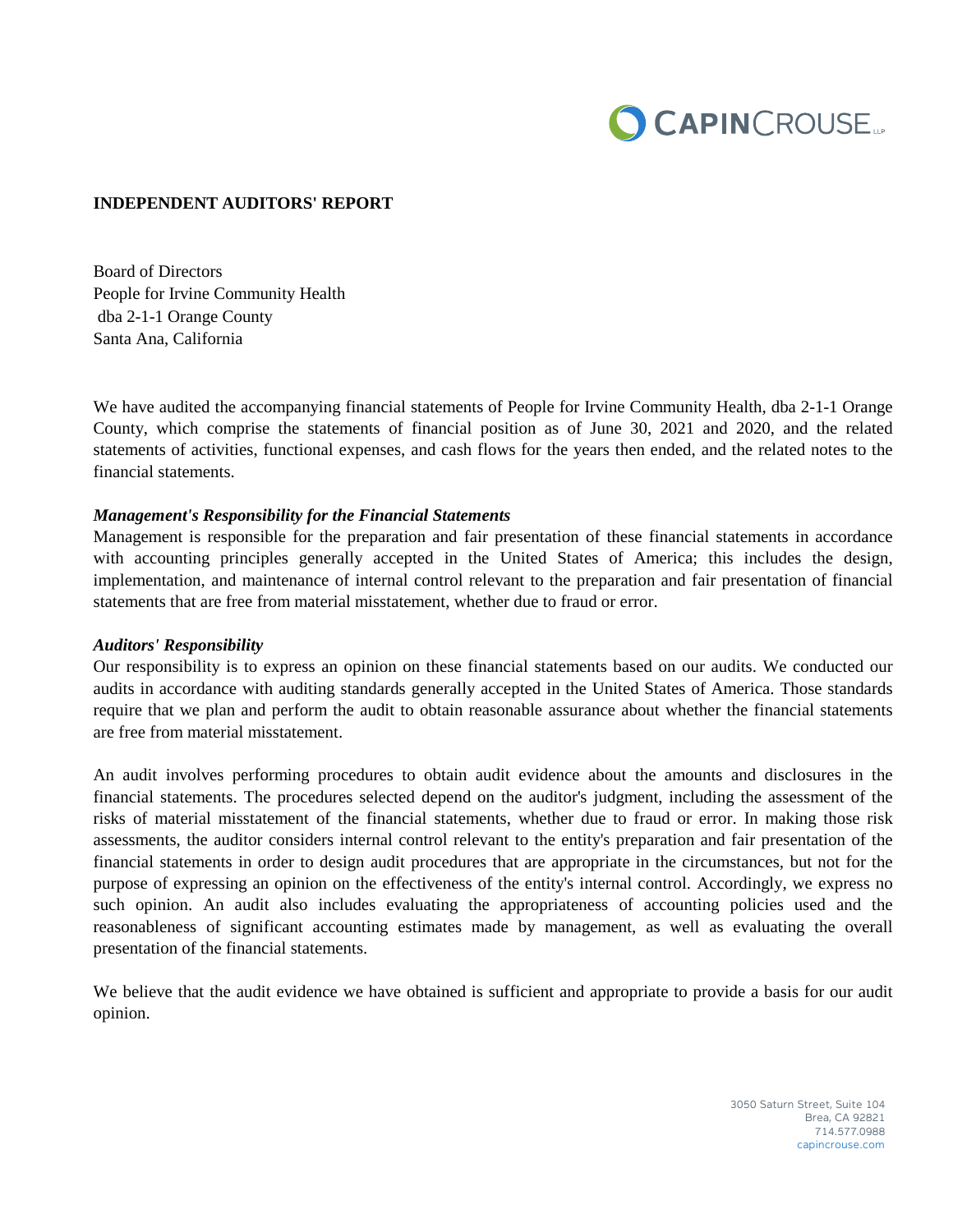Board of Directors People for Irvine Community Health dba 2-1-1 Orange County Santa Ana, California the amounts and disclosures in the financial statements, assessing the accounting principles  $\mathbb{R}^n$  $W = \frac{1}{2}$  statements are free of material misstatement. And audit includes consideration of internal misstatement. An audit internal misstatement. An audit internal misstatement of internal misstatement of internal miss control over financial reporting as a basis for designing and an appropriate in the circumstances, we can also the circumstances, we can appropriate in the circumstances, we can also that an appropriate in the circumstance

#### *Opinion*

In our opinion, the financial statements referred to above present fairly, in all material respects, the statements of financial position of People for Irvine Community Health, dba 2-1-1 Orange County as of June 30, 2021 and 2020, and the changes in activities and cash flows for the years then ended in accordance with accounting principles and the entirgles in wearings the east from for the years then ended in the strature with accounting principles generally accepted in the United States of America.  $S^{maximum}$ 

Capin Crouse LLP

Brea, California December 6,  $2021$ Bien, Cambina<br>December 6, 2021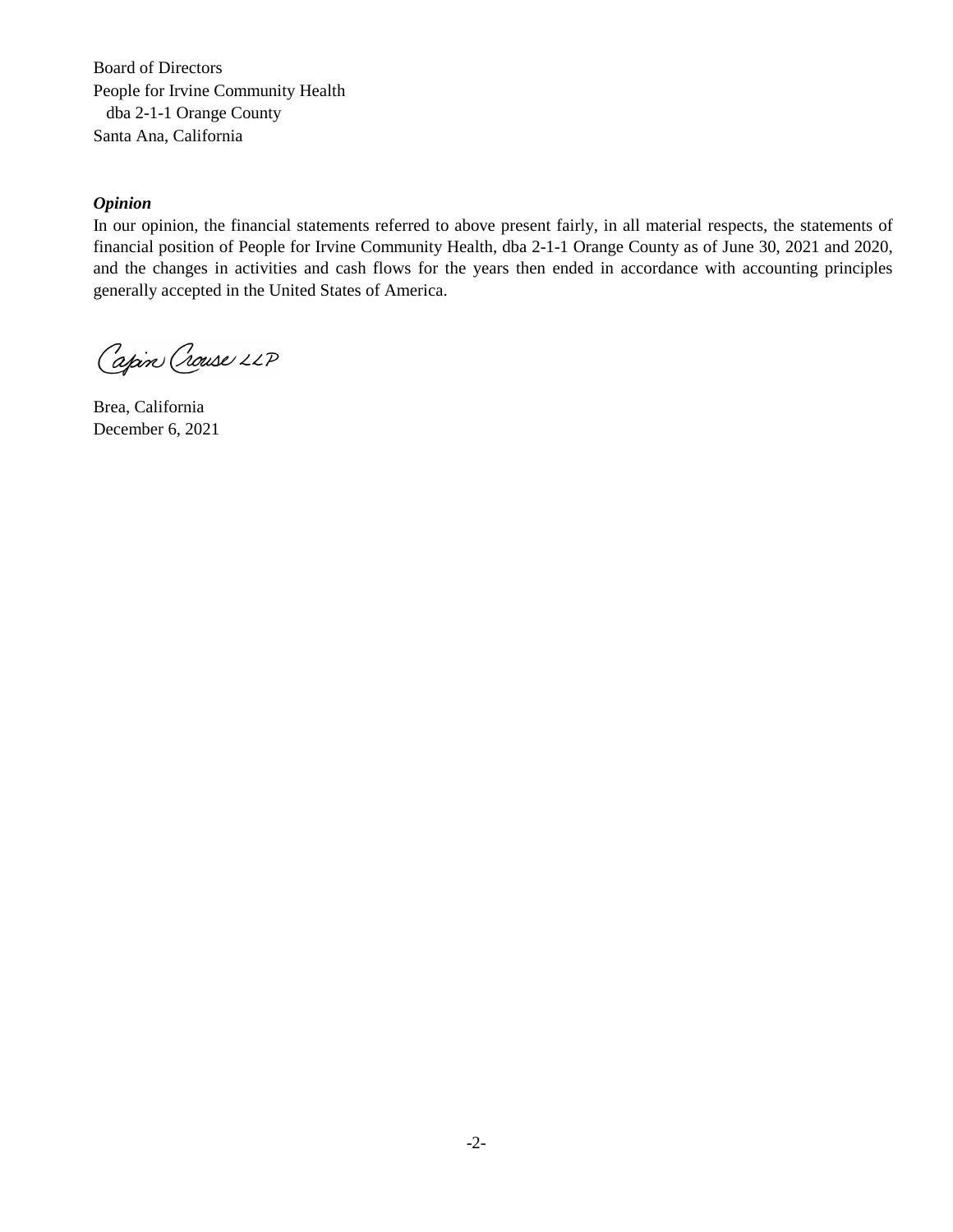## **Statements of Financial Position**

|                                              | June 30,      |         |    |         |  |  |
|----------------------------------------------|---------------|---------|----|---------|--|--|
|                                              | 2021          |         |    | 2020    |  |  |
| <b>ASSETS:</b>                               |               |         |    |         |  |  |
| Cash and cash equivalents                    | \$            | 254,090 | \$ | 428,913 |  |  |
| Grants and accounts receivable, net          |               | 395,271 |    | 276,101 |  |  |
| Prepaid expenses, deposits, and other assets |               | 144,273 |    | 30,457  |  |  |
| Property and equipment, net                  |               | 18,341  |    |         |  |  |
| <b>Total Assets</b>                          | <sup>\$</sup> | 811,975 | \$ | 735,471 |  |  |
| <b>LIABILITIES AND NET ASSETS:</b>           |               |         |    |         |  |  |
| Liabilities:                                 |               |         |    |         |  |  |
| Accounts payable                             | \$            | 96,168  | \$ | 86,391  |  |  |
| Accrued expenses                             |               | 119,863 |    | 187,650 |  |  |
| Deferred revenue                             |               | 10,467  |    |         |  |  |
| Notes payable                                |               | 79,992  |    | 100,344 |  |  |
| Paycheck Protection Program loan             |               |         |    | 230,979 |  |  |
| <b>Total liabilities</b>                     |               | 306,490 |    | 605,364 |  |  |
| Net assets:                                  |               |         |    |         |  |  |
| Without donor restrictions                   |               | 348,397 |    | 63,440  |  |  |
| With donor restrictions                      |               | 157,088 |    | 66,667  |  |  |
| Total net assets                             |               | 505,485 |    | 130,107 |  |  |
| <b>Total Liabilities and Net Assets</b>      | S             | 811,975 | \$ | 735,471 |  |  |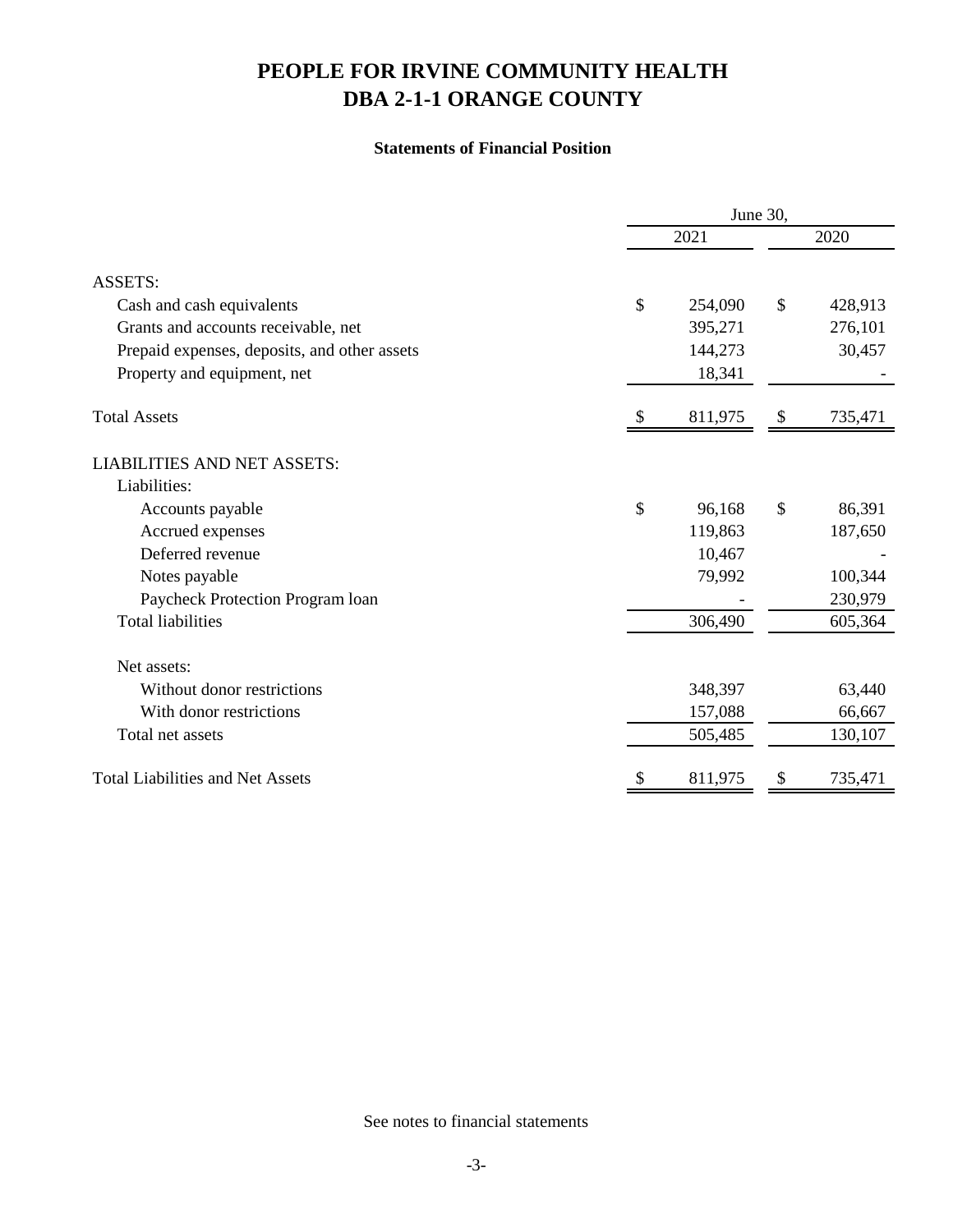### **Statements of Activities**

|                                               | Year Ended June 30,  |            |              |    |                      |    |              |    |              |               |            |  |
|-----------------------------------------------|----------------------|------------|--------------|----|----------------------|----|--------------|----|--------------|---------------|------------|--|
|                                               |                      | 2021       |              |    |                      |    |              |    |              |               |            |  |
|                                               | <b>Without Donor</b> | With Donor |              |    | <b>Without Donor</b> |    | With Donor   |    |              |               |            |  |
|                                               | Restrictions         |            | Restrictions |    | Total                |    | Restrictions |    | Restrictions |               | Total      |  |
| SUPPORT, REVENUE,                             |                      |            |              |    |                      |    |              |    |              |               |            |  |
| AND RECLASSIFICATIONS:                        |                      |            |              |    |                      |    |              |    |              |               |            |  |
| Government grants and contracts               | \$<br>3,641,151      | \$         |              | \$ | 3,641,151            | \$ | 2,035,496    | \$ |              | $\mathcal{S}$ | 2,035,496  |  |
| Program service fees                          | 769,430              |            |              |    | 769,430              |    | 174,139      |    |              |               | 174,139    |  |
| Private grants and contributions              | 369,061              |            | 157,088      |    | 526,149              |    | 704,070      |    | 50,000       |               | 754,070    |  |
| Contributed services                          | 256,891              |            |              |    | 256,891              |    | 251,294      |    |              |               | 251,294    |  |
| Other Income                                  | 339                  |            |              |    | 339                  |    |              |    |              |               |            |  |
| Net assets released from restrictions:        |                      |            |              |    |                      |    |              |    |              |               |            |  |
| Satisfaction of donor restrictions            | 66,667               |            | (66, 667)    |    |                      |    | 58,000       |    | (58,000)     |               |            |  |
| Total Support, Revenue, and Reclassifications | 5,103,539            |            | 90,421       |    | 5,193,960            |    | 3,222,999    |    | (8,000)      |               | 3,214,999  |  |
| <b>EXPENSES:</b>                              |                      |            |              |    |                      |    |              |    |              |               |            |  |
| Program services                              | 4,528,744            |            |              |    | 4,528,744            |    | 2,542,554    |    |              |               | 2,542,554  |  |
| Supporting activities:                        |                      |            |              |    |                      |    |              |    |              |               |            |  |
| General and administrative                    | 189,757              |            |              |    | 189,757              |    | 272,043      |    |              |               | 272,043    |  |
| Fundraising                                   | 100,081              |            |              |    | 100,081              |    | 109,770      |    |              |               | 109,770    |  |
| <b>Total Expenses</b>                         | 4,818,582            |            |              |    | 4,818,582            |    | 2,924,367    |    |              |               | 2,924,367  |  |
| Change in Net Assets                          | 284,957              |            | 90,421       |    | 375,378              |    | 298,632      |    | (8,000)      |               | 290,632    |  |
| Net Assets, Beginning of Year                 | 63,440               |            | 66,667       |    | 130,107              |    | (235, 192)   |    | 74,667       |               | (160, 525) |  |
| Net Assets, End of Year                       | 348,397<br>\$        | \$         | 157,088      | \$ | 505,485              | \$ | 63,440       | \$ | 66,667       | \$            | 130,107    |  |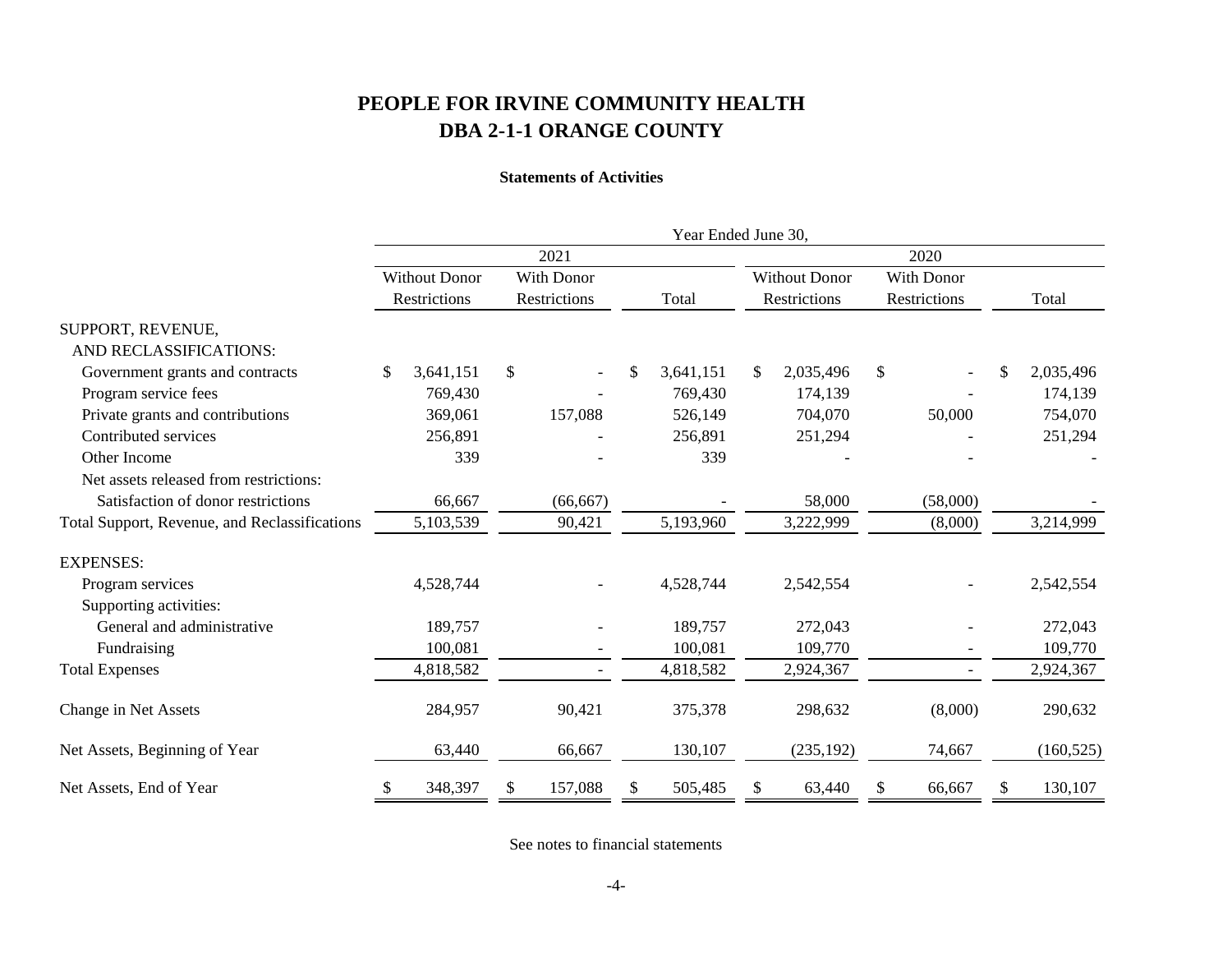## **Statements of Functional Expenses**

|                        |                     |                              |                               |    |             |    | Year Ended June 30, |               |                     |                              |                               |               |                          |             |
|------------------------|---------------------|------------------------------|-------------------------------|----|-------------|----|---------------------|---------------|---------------------|------------------------------|-------------------------------|---------------|--------------------------|-------------|
|                        |                     | 2021                         |                               |    |             |    |                     |               |                     |                              | 2020                          |               |                          |             |
|                        |                     | <b>Supporting Activities</b> |                               |    |             |    |                     |               |                     | <b>Supporting Activities</b> |                               |               |                          |             |
|                        | Program<br>Services |                              | General and<br>Administrative |    | Fundraising |    | Total               |               | Program<br>Services |                              | General and<br>Administrative |               | Fundraising              | Total       |
| Wages and benefits     | \$2,437,600         | \$                           | 72,982                        | \$ | 46,153      |    | \$2,556,735         | <sup>\$</sup> | ,848,258            | S.                           | 73,045                        | <sup>\$</sup> | 68,247                   | \$1,989,550 |
| Professional services  | 1,467,914           |                              | 47,929                        |    | 34,037      |    | 1,549,880           |               | 266,787             |                              | 155,741                       |               | 20,970                   | 443,498     |
| Information technology | 374,139             |                              | 12,882                        |    | 6,146       |    | 393,167             |               | 219,506             |                              | 3,124                         |               | 6,916                    | 229,546     |
| Rent and facilities    | 167,762             |                              | 22,343                        |    | 3,267       |    | 193,372             |               | 170,805             |                              | 12,163                        |               | 6,105                    | 189,073     |
| Equipment and software | 9,784               |                              | 3,213                         |    |             |    | 12,997              |               | 12,100              |                              | 2,681                         |               | $\overline{\phantom{0}}$ | 14,781      |
| Other expenses         | 71,545              |                              | 30,408                        |    | 10,478      |    | 112,431             |               | 25,098              |                              | 25,289                        |               | 7,532                    | 57,919      |
|                        | 4,528,744           |                              | 189,757                       |    | 100,081     | S. | 4,818,582           |               | \$2,542,554         |                              | 272,043                       |               | 109,770                  | \$2,924,367 |
|                        |                     |                              |                               |    |             |    |                     |               |                     |                              |                               |               |                          |             |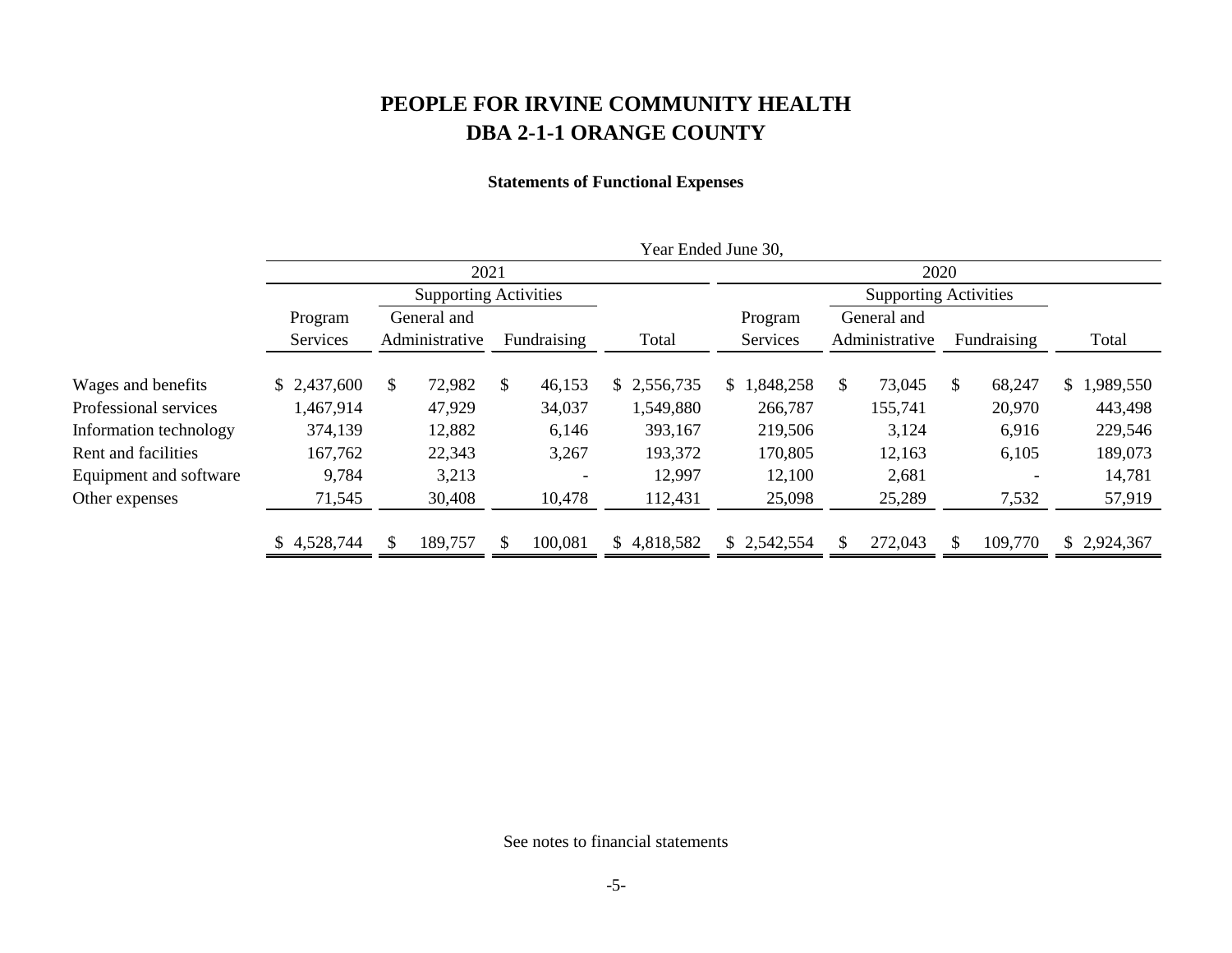#### **Statements of Cash Flows**

|                                                           | Year Ended June 30,       |            |                   |           |  |  |
|-----------------------------------------------------------|---------------------------|------------|-------------------|-----------|--|--|
|                                                           |                           | 2021       |                   | 2020      |  |  |
| CASH FLOWS FROM OPERATING ACTIVITIES:                     |                           |            |                   |           |  |  |
| Change in net assets                                      | \$                        | 375,378    | \$                | 290,632   |  |  |
| Adjustments to reconcile change in net assets to net cash |                           |            |                   |           |  |  |
| provided by (used in) operating activities:               |                           |            |                   |           |  |  |
| Depreciation                                              |                           | 1,991      |                   |           |  |  |
| Forgiveness of Paycheck Protection Program loan           |                           | (230,979)  |                   | (126,093) |  |  |
| Forgiveness of Economic Injury Disaster loan              |                           | (10,000)   |                   |           |  |  |
| Net change in:                                            |                           |            |                   |           |  |  |
| Grants and accounts receivable                            |                           | (119, 170) |                   | (63,509)  |  |  |
| Prepaid expenses, deposits, and other assets              |                           | (113, 816) |                   | 10,786    |  |  |
| Accounts payable                                          |                           | 9,777      |                   | (6,786)   |  |  |
| Accrued expenses                                          |                           | (67, 787)  |                   | (96, 282) |  |  |
| Deferred revenue                                          |                           | 10,467     |                   |           |  |  |
| Net Cash Provided by (Used in) Operating Activities       |                           | (144, 139) |                   | 8,748     |  |  |
| CASH FLOWS FROM INVESTING ACTIVITIES:                     |                           |            |                   |           |  |  |
| Purchases of equipment                                    |                           | (20, 332)  |                   |           |  |  |
| Net Cash Used in Investing Activities                     |                           | (20, 332)  |                   |           |  |  |
| CASH FLOWS FROM FINANCING ACTIVITIES:                     |                           |            |                   |           |  |  |
| Borrowings on note payable                                |                           |            |                   | 51,906    |  |  |
| Borrowings on Paycheck Protection Program loan            |                           |            |                   | 357,072   |  |  |
| Principal payments on note payable                        |                           | (10, 352)  |                   | (14,299)  |  |  |
| Net Cash Provided by (Used in) Financing Activities       |                           | (10, 352)  |                   | 394,679   |  |  |
| Change in Cash and Cash Equivalents                       |                           | (174, 823) |                   | 403,427   |  |  |
| Cash and Cash Equivalents, Beginning of Year              |                           | 428,913    |                   | 25,486    |  |  |
| Cash and Cash Equivalents, End of Year                    |                           | 254,090    | \$                | 428,913   |  |  |
| SUPPLEMENTAL DISCLOSURES AND NON-CASH TRANSACTION:        |                           |            |                   |           |  |  |
| Cash paid for interest                                    | \$                        | 10,989     | \$                | 12,682    |  |  |
| Forgiveness of Paycheck Protection Program loan           | $\boldsymbol{\mathsf{S}}$ | 230,979    | $\boldsymbol{\$}$ | 126,093   |  |  |
| Forgiveness of Economic Injury Disaster loan              | \$                        | 10,000     | $\boldsymbol{\$}$ |           |  |  |
| Disposal of fully depreciated fixed assets                | \$                        | 310,231    | $\$$              |           |  |  |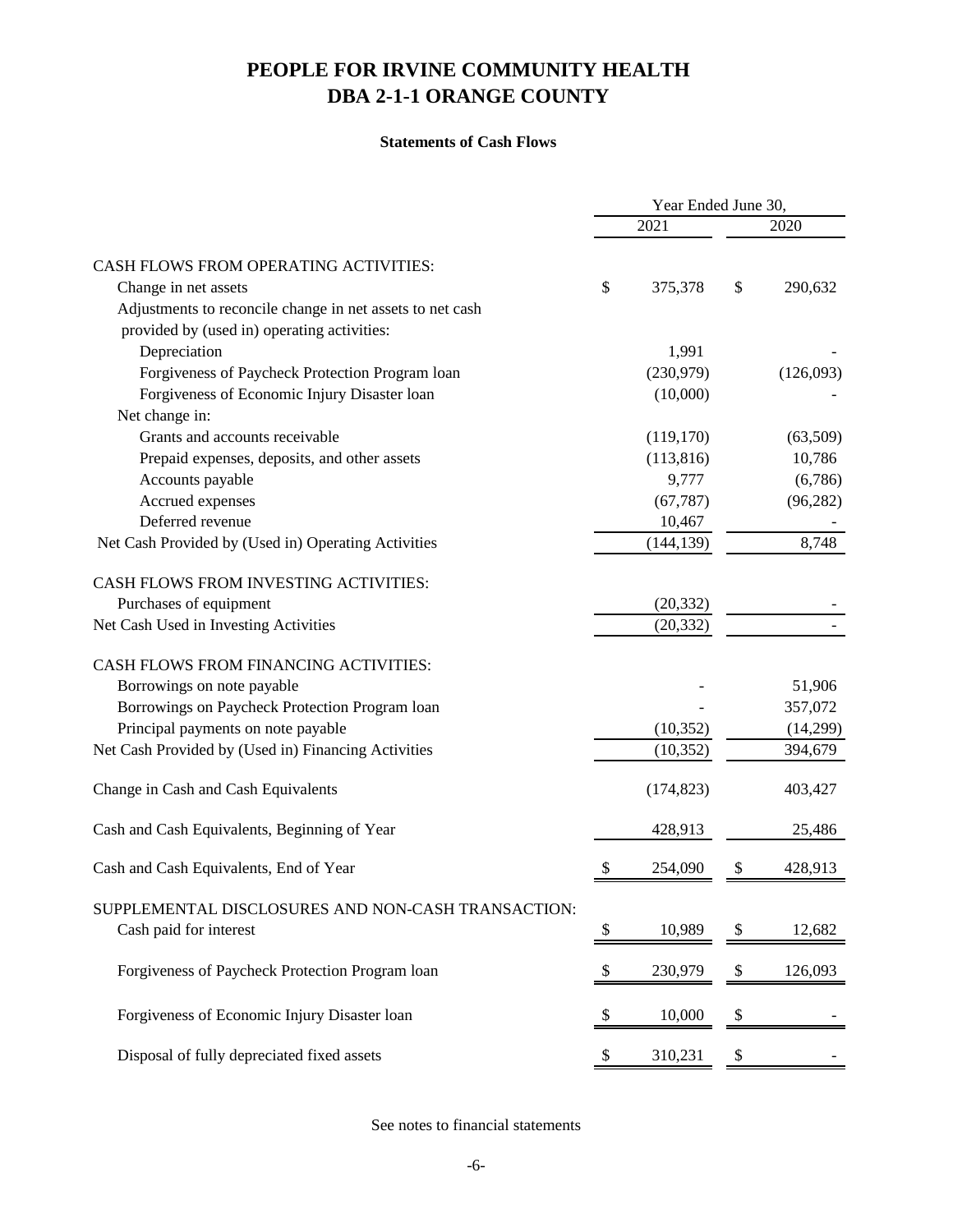#### **Notes to Financial Statements**

June 30, 2021 and 2020

### 1. NATURE OF ORGANIZATION:

People for Irvine Community Health was established in 1984 and is known as 2-1-1 Orange County (211OC). On April 1, 2004, the Public Utilities Commission of the state of California authorized 211OC to use the 2-1- 1 abbreviated dialing code to provide information and referral services to all of Orange County. This authority is granted for an indefinite term. 2-1-1 is the national abbreviated dialing code designated by the Federal Communications Commission to be used to phone non-emergency information and referral providers. 211OC is a California not-for-profit corporation.

Additionally, 211OC has expanded its service offerings to be a leader and catalyst in promoting, creating, building, supporting, and sustaining viable solutions to homelessness, hunger, and inadequate health care in Orange County, California. 211OC coordinates with a group of public and private organizations who support our efforts and work with them toward strengthening Orange County's system of care. 211OC's primary source of revenue consists of tax-deductible contributions and support from governmental entities and private foundation grants.

## 2. SUMMARY OF SIGNIFICANT ACCOUNTING POLICIES:

The financial statements of 211OC have been prepared on the accrual basis of accounting in accordance with accounting principles generally accepted in the United States of America. The significant accounting policies adopted by 211OC are described below.

### CASH AND CASH EQUIVALENTS

Cash and cash equivalents consist primarily of cash on deposit. At June 30, 2021 and 2020, 211OC's cash balances exceeded federally insured limits by approximately \$125,000 and \$184,000, respectively. 211OC does not believe these funds to be at substantial risk of loss due to the lack of federal insurance coverage. 211OC has not experienced any losses on such accounts.

### GRANTS AND ACCOUNTS RECEIVABLE

Grants and accounts receivable consist primarily of grants receivable from government entities and private foundations. All amounts are expected to be collected within one year. Balances that remain outstanding after reasonable collection efforts are written off through a charge to the allowance for doubtful accounts and a credit to accounts receivable. For each of the years ended June 30, 2021 and 2020, the balance in the allowance for doubtful accounts was \$5,000.

### PROPERTY AND EQUIPMENT

Purchased property and equipment with a value of \$5,000 or greater is capitalized and stated at cost, net of accumulated depreciation and amortization. Property and equipment is reported at fair value on the date of the gift, net of accumulated depreciation and amortization. Furniture and equipment is depreciated over its estimated useful lives on a straight-line basis. The useful lives of fixed assets range from three to seven years.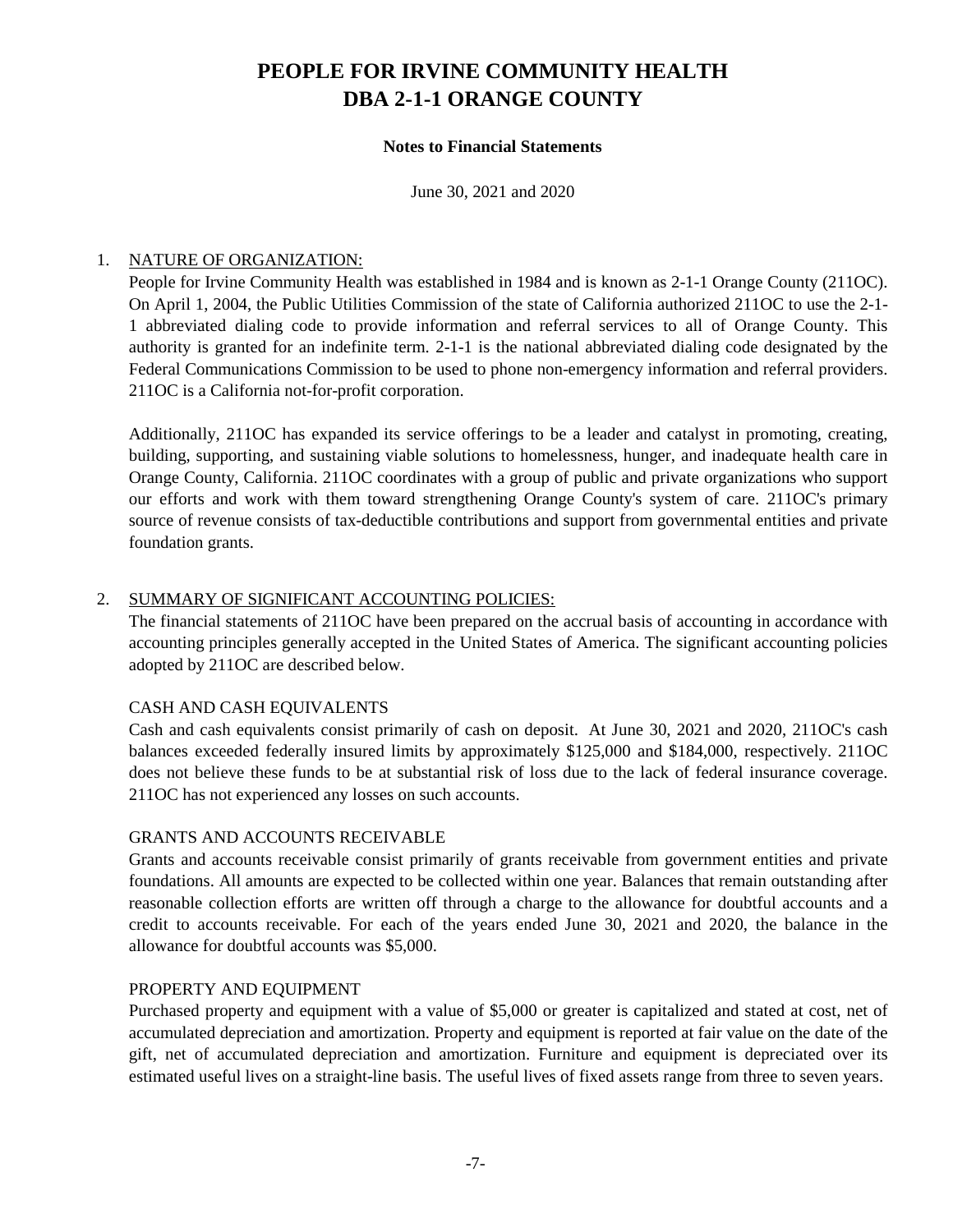#### **Notes to Financial Statements**

June 30, 2021 and 2020

### 2. SUMMARY OF SIGNIFICANT ACCOUNTING POLICIES, continued:

### NET ASSETS

The financial statements report amounts by the following net asset classifications:

*Net assets without donor restrictions* are currently available at the discretion of the board of directors for use in operations.

*Net assets with donor restrictions* are contributed with donor stipulations for specific programs and purposes, as well as grants not yet received.

All contributions are considered available without donor restriction use unless specifically restricted by the donor or subject to legal restrictions.

### SUPPORT, REVENUE, AND EXPENSES

Contributions are recorded when cash or unconditional promises-to-give have been received, or ownership of donated assets is transferred to 211OC. Conditional promises-to-give are recognized as revenue when the conditions on which they depend are substantially met.

Contributions are recorded as with donor restrictions if they are received with donor stipulations that limit their use through purpose and/or time restrictions. When donor restrictions expire, that is when the purpose restriction is fulfilled or the time restriction expires, net assets are reclassified from net assets with donor restrictions to net assets without donor restrictions and reported in the accompanying statements of activities as net assets released from restrictions. 211OC has adopted the simultaneous release option for funds received through conditional government grants. Therefore, all funds received for which 211OC has met the barriers for revenue recognition have been treated as grants without donor restrictions on the statement of activities.

For contributions restricted by donors for the acquisition of property or other long-lived assets, the restriction is considered to be met when the asset is placed in service.

Revenue is recorded when earned. Expenses are recorded when incurred in accordance with the accrual basis of accounting.

#### CONTRIBUTED SERVICES

Donated services are recognized as contributions if the services enhance or create non-financial assets or require specialized skills, are provided by individuals possessing those skills, and would typically need to be purchased if not donated. During the years ended June 30, 2021 and 2020, 211OC received donated legal, workforce development (personnel training), and technology services totaling approximately \$257,000 and \$251,000, respectively. These amounts were recorded as a contribution and expense in the statements of activities.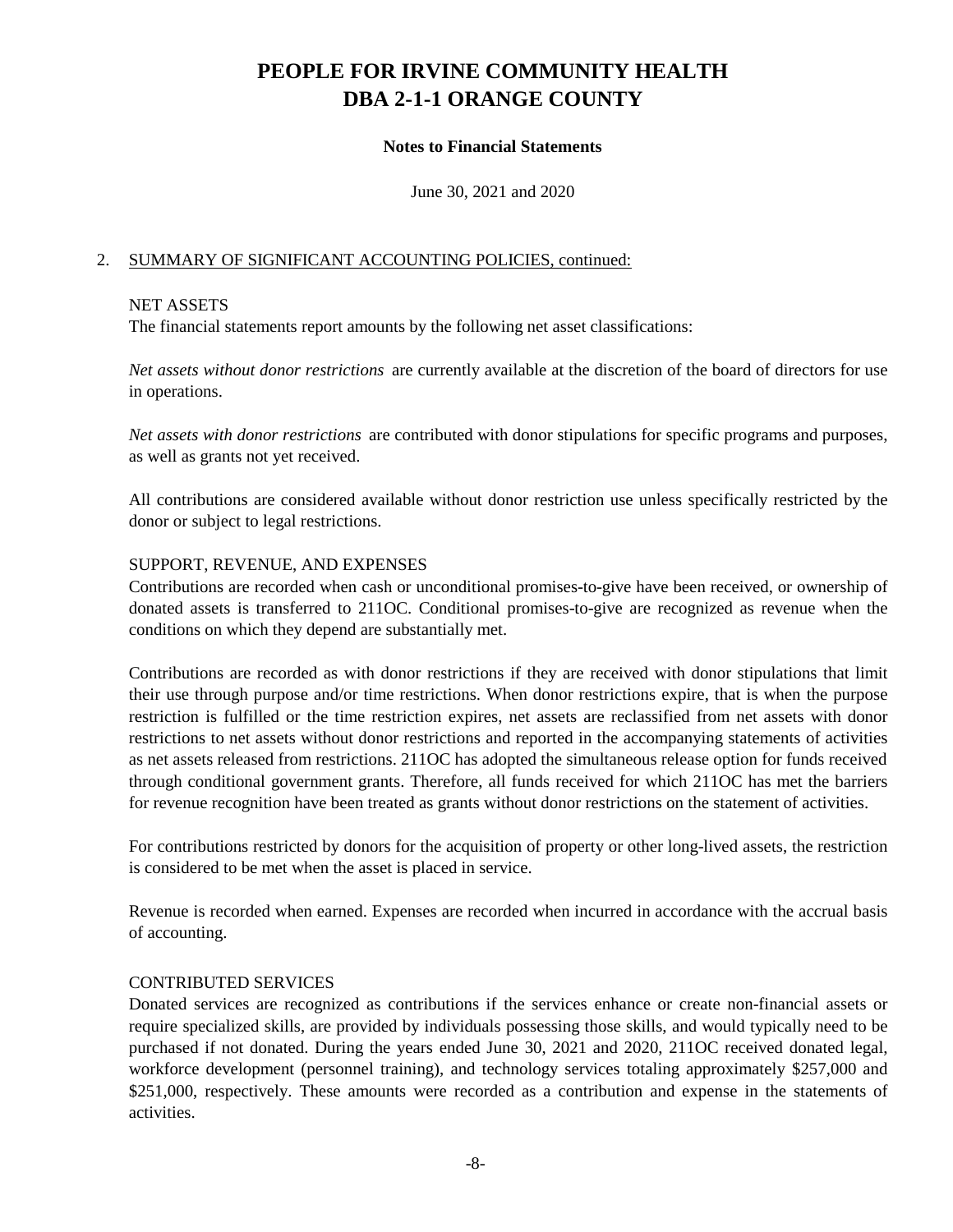#### **Notes to Financial Statements**

June 30, 2021 and 2020

#### 2. SUMMARY OF SIGNIFICANT ACCOUNTING POLICIES, continued:

### FUNCTIONAL ALLOCATION OF EXPENSES

The costs of providing the various program services and supporting activities have been summarized on a functional basis on the accompanying statements of functional expenses. Accordingly, certain costs, such as wages and benefits, have been allocated based on time and effort by employees for payroll costs and square footage for utilities and depreciation. For the years ended June 30, 2021 and 2020, there were no joint costs.

#### USE OF ESTIMATES

The preparation of financial statements in conformity with accounting principles generally accepted in the United States of America requires that management make estimates and assumptions that affect certain reported amounts and disclosures. Accordingly, actual results could differ from those estimates.

#### REVENUE CONCENTRATION

Each year, 211OC applies for annual grant renewals from the U.S. Department of Housing and Urban Development (HUD) and County of Orange which constituted 54% and 60% of total revenue received for the years ended June 30, 2021 and 2020, respectively. Management recognizes the operational implications of the concentration.

#### RECENTLY ADOPTED ACCOUNTING STANDARDS

In 2014, Financial Accounting Standards Board (FASB) issued ASU No. 2014-09, *Revenue from Contracts with Customers* (Topic 606 of the FASB Accounting Standards Codification (ASC)). 211OC adopted the provisions of this new standard during the year ended June 30, 2021. The new standard applies to exchange transactions with customers that are bound by contracts or similar arrangements and establishes a performance obligation approach to revenue recognition. Adoption of this standard had no effect on change in net assets or net assets in total for the year ending June 30, 2021.

#### 3. PROPERTY AND EQUIPMENT:

Property and equipment consist of:

|                               | June 30, |    |            |  |  |  |
|-------------------------------|----------|----|------------|--|--|--|
|                               | 2021     |    |            |  |  |  |
| Leasehold improvements        | \$<br>-  | \$ | 3,780      |  |  |  |
| Furniture and equipment       | 20,332   |    | 306,451    |  |  |  |
|                               | 20,332   |    | 310,231    |  |  |  |
| Less accumulated depreciation | (1,991)  |    | (310, 231) |  |  |  |
|                               |          |    |            |  |  |  |
|                               | 18,341   | S  |            |  |  |  |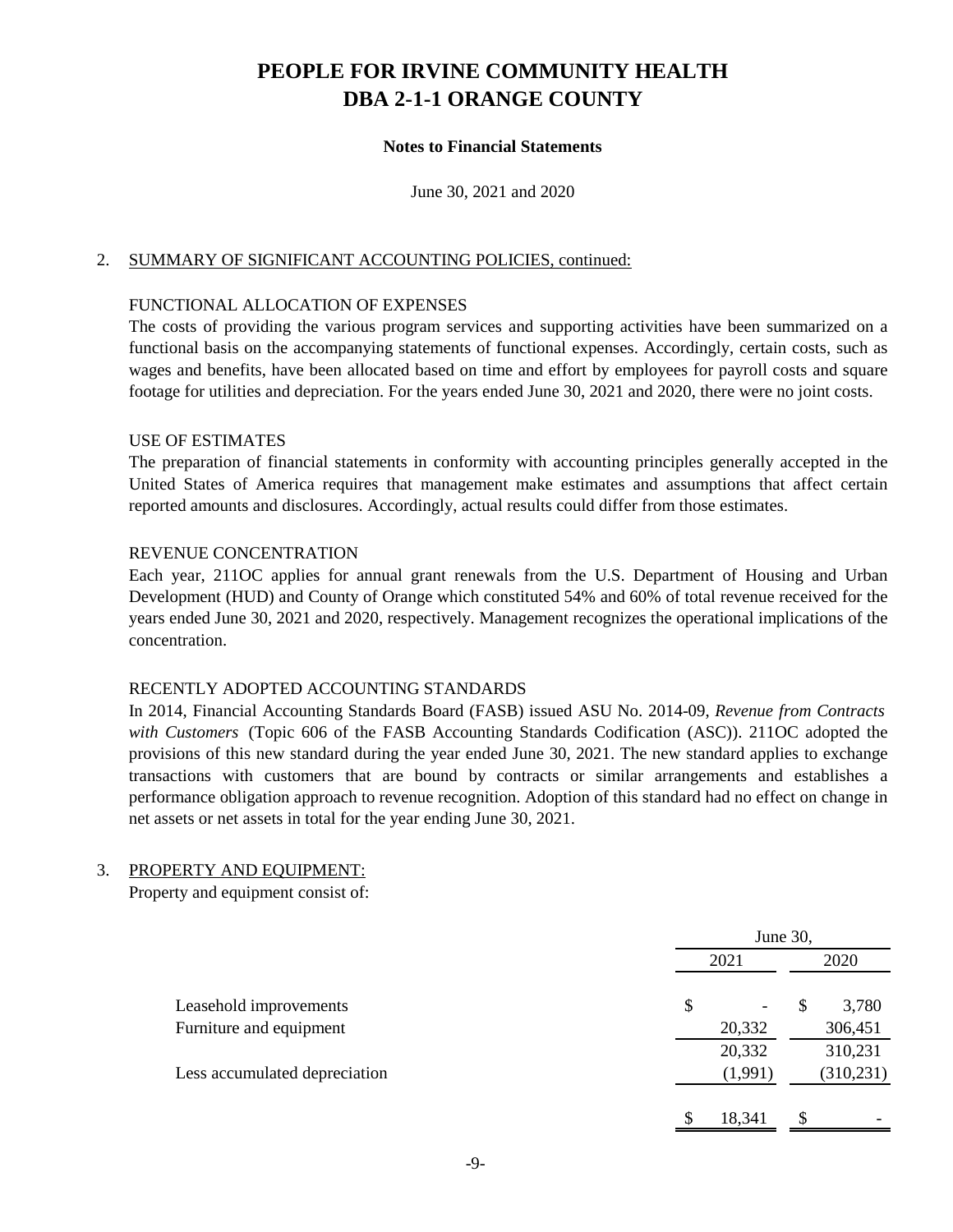## **Notes to Financial Statements**

June 30, 2021 and 2020

## 4. LEASES:

211OC leases office space and copier equipment under operating leases ending October 2021 and August 2024, respectively. Lease expense for the years ended June 30, 2021 and 2020, was approximately \$90,000 and \$112,000, respectively. The minimum future payments are:

| Year Ending June 30, |   |         |
|----------------------|---|---------|
| 2022                 | S | 47,708  |
| 2023                 |   | 48,105  |
| 2024                 |   | 13,737  |
|                      |   |         |
|                      | S | 109,550 |

### 5. NOTES PAYABLE:

Notes payable consist of:

|                                                                                                                 | June 30, |        |              |         |  |  |
|-----------------------------------------------------------------------------------------------------------------|----------|--------|--------------|---------|--|--|
|                                                                                                                 |          | 2021   |              | 2020    |  |  |
| \$100,000 revolving credit line payable to a financial institution with an<br>effective interest rate of 7.75%. |          | 79,992 | $\mathbb{S}$ | 90,344  |  |  |
| Other notes payable                                                                                             |          |        |              | 10,000  |  |  |
|                                                                                                                 |          | 79.992 | S            | 100,344 |  |  |

## 6. PAYCHECK PROTECTION PROGRAM LOAN:

As part of the response to the impact of COVID-19, 211OC was approved for a Paycheck Protection Program (PPP) Loan of approximately \$357,000, administered by the Small Business Administration (SBA), under the Coronavirus Aid, Relief, and Economic Security (CARES) Act, which was signed into law in March 2020. The loan was fully forgiven during the year ended June 30, 2021.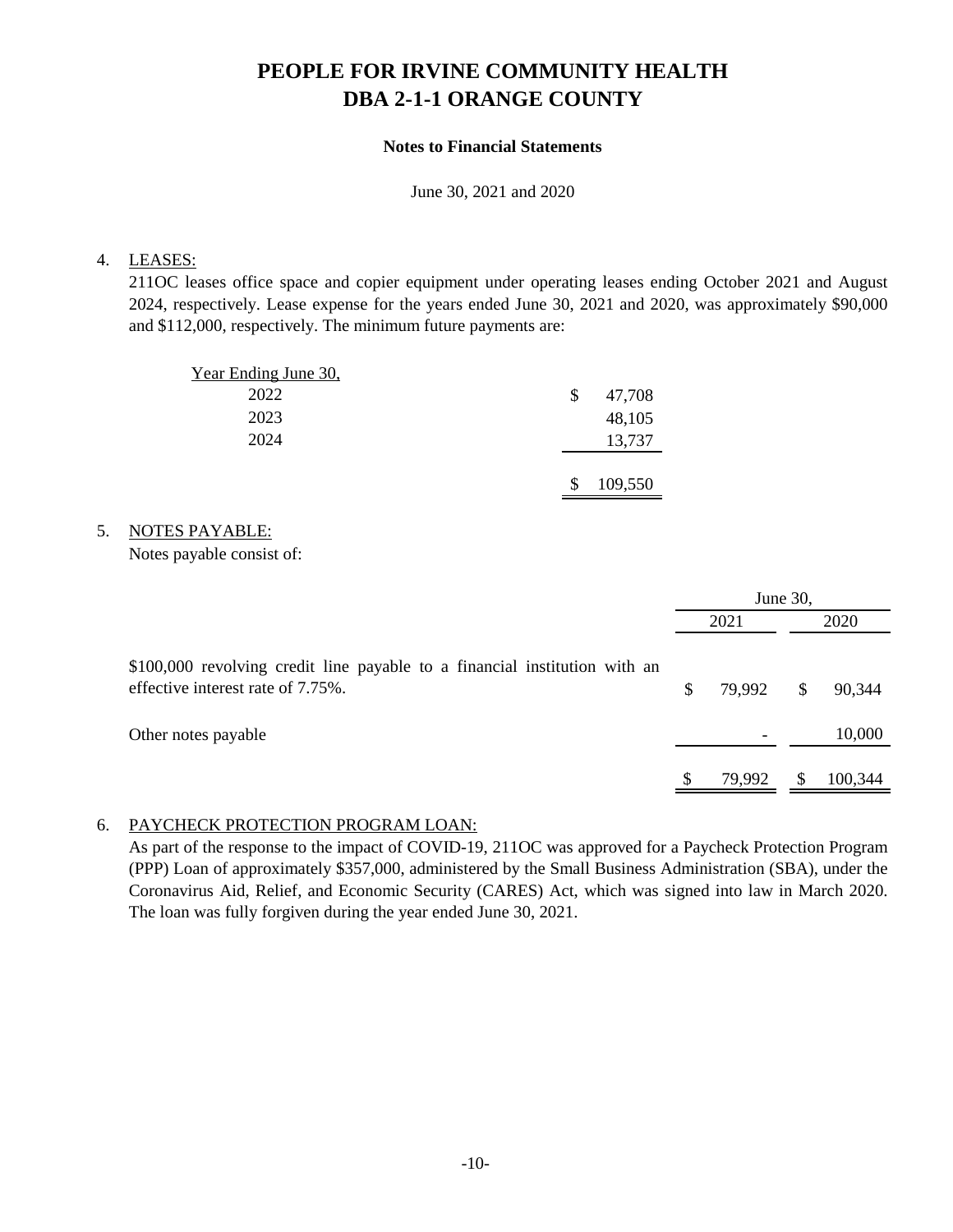#### **Notes to Financial Statements**

June 30, 2021 and 2020

#### 7. NET ASSETS:

Net assets with donor restrictions are available for the following purpose restrictions:

| June 30,              |         |  |  |  |  |  |
|-----------------------|---------|--|--|--|--|--|
|                       | 2020    |  |  |  |  |  |
| 75,000<br>S<br>82,088 | 66,667  |  |  |  |  |  |
| \$                    | 66,667  |  |  |  |  |  |
|                       | 157,088 |  |  |  |  |  |

#### 8. RELATED PARTY:

211OC received donated technology services at a far value of approximately \$151,000 from an individual who served on the board through the year ended June 30, 2020.

211OC had related party transactions with organizations affiliated with board members as follows:

Two board members provided legal services through their respective firms. The value of these donated services was approximately \$3,000 and \$96,000, during the years ended June 30, 2021 and 2020, respectively.

### 9. LIQUIDITY AND FUNDS AVAILABLE:

The following reflects 211OC's financial assets as of the balance sheet date, reduced by amounts not available for general use because of contractual or donor-imposed restrictions within one year of the balance sheet date. 211OC has a policy to structure its financial assets to be available as its general expenditures, liabilities, and other obligations come due. The financial assets are available to fund operating and funding requirements. All net assets with donor restrictions are expected to be used for general expenditures within the upcoming year.

|                                                                                       |   | June 30,           |   |                    |  |  |  |  |
|---------------------------------------------------------------------------------------|---|--------------------|---|--------------------|--|--|--|--|
|                                                                                       |   | 2020               |   |                    |  |  |  |  |
| Financial assets:<br>Cash and cash equivalents<br>Grants and accounts receivable, net | S | 254,090<br>395,271 | S | 428,913<br>276,101 |  |  |  |  |
| Financial assets, at year-end:                                                        |   | 649,361            |   | 705,014            |  |  |  |  |